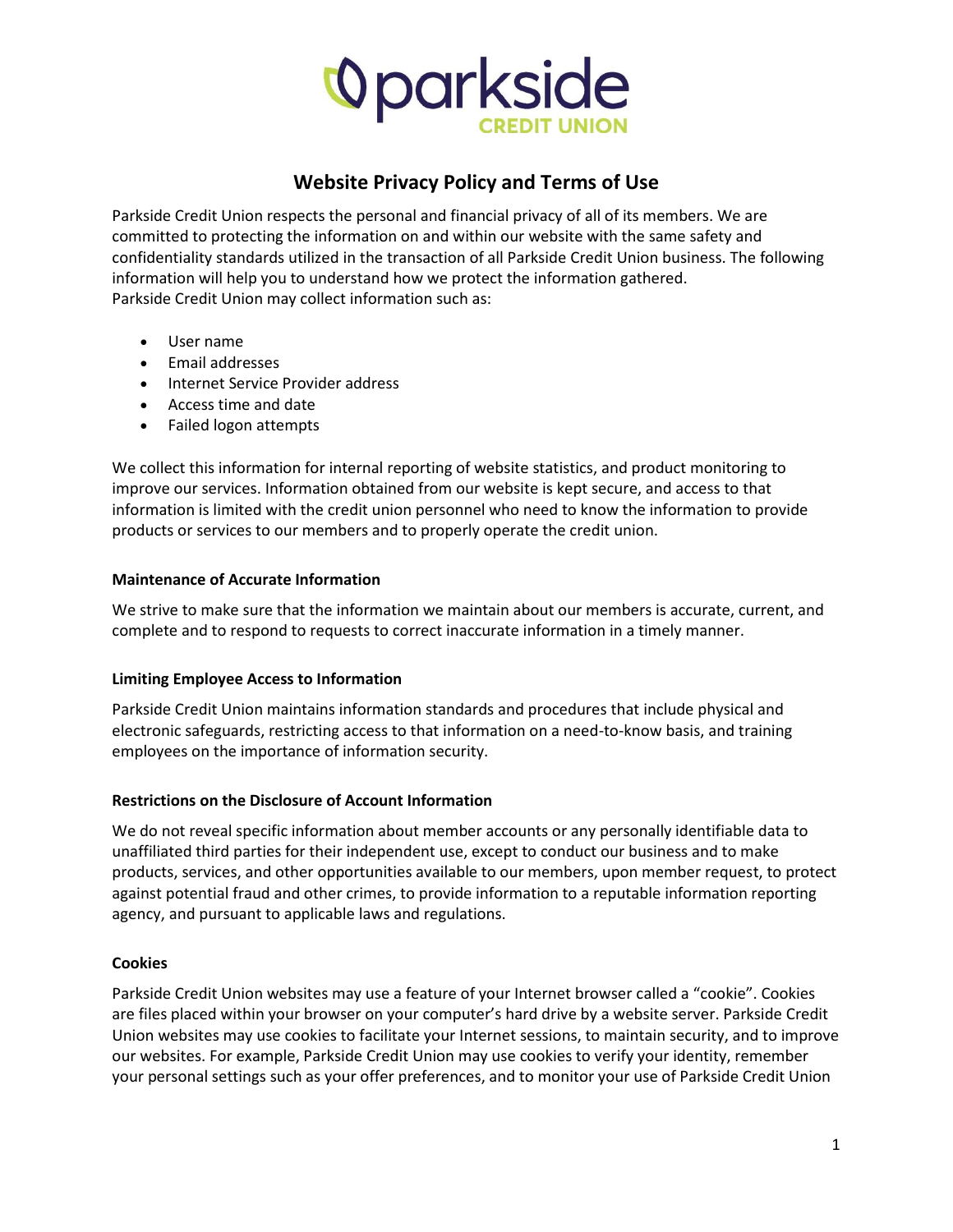

websites to improve our services. If you choose not to enable cookies on your browser, you may not be able to use some of the services offered on Parkside Credit Union's websites.

## **Links**

Our website contains links to other websites. While exploring the services offered through Parkside Credit Union's website, please be aware that other online retailers, partners, third party Internet sites, and third party services accessible through Parkside Credit Union's website, have separate privacy and data collection policies and practices, which are independent of and may be different from Parkside Credit Union's policies and practices. Parkside Credit Union is not responsible or liable for these independent policies and practices and it is your responsibility to review them and decide whether or not they satisfactorily protect your rights. We encourage all users to read the privacy statement of all linked websites.

# **Children**

At Parkside Credit Union, we believe in and promote financial literacy for all ages through education, tools, and communications. The online financial account opening and lending services offered through the Credit Union's website are not designed or directed toward children under the age of 13. We request that these individuals do not provide personal information through the site. We do not knowingly collect information from children without parental or guardian consent. If you believe your child has provided personally identifiable information to us without your permission, please contact us. For more information about the Children's Online Privacy Protection Act (COPPA), please visit the Federal Trade Commission website at [ftc.gov.](http://www.ftc.gov/)

## **Email**

Parkside Credit Union asks that you do not send confidential information to us via email. Email is not necessarily safe against interception. If your communication is sensitive, or includes personal information such as account numbers, credit card numbers, personal identification numbers, social security numbers, or date of birth, you should call or use regular mail.

## **Online Banking Services Disclaimer**

Please read these terms, conditions, and disclaimers carefully. By accessing this website and using the online banking services, you agree to be bound by all of the terms and conditions of the Parkside Credit Union Online Banking Services Agreement and the account agreement that you received for your Parkside Credit Union Accounts, as amended.

## **Use of this Website**

Although Parkside Credit Union has tried to provide accurate and timely information, the content of this site may not be accurate, complete or current and may include technical inaccuracies or typographical errors. From time to time, changes may be made to the content of this site without notice. Decisions based on the information contained on this site are your sole responsibility.

Parkside Credit Union Online Banking services are only available to residents of the United States of America and Canada. Parkside Credit Union controls and maintains this site from the United States and makes no representation that materials are appropriate or available for use in other locations.